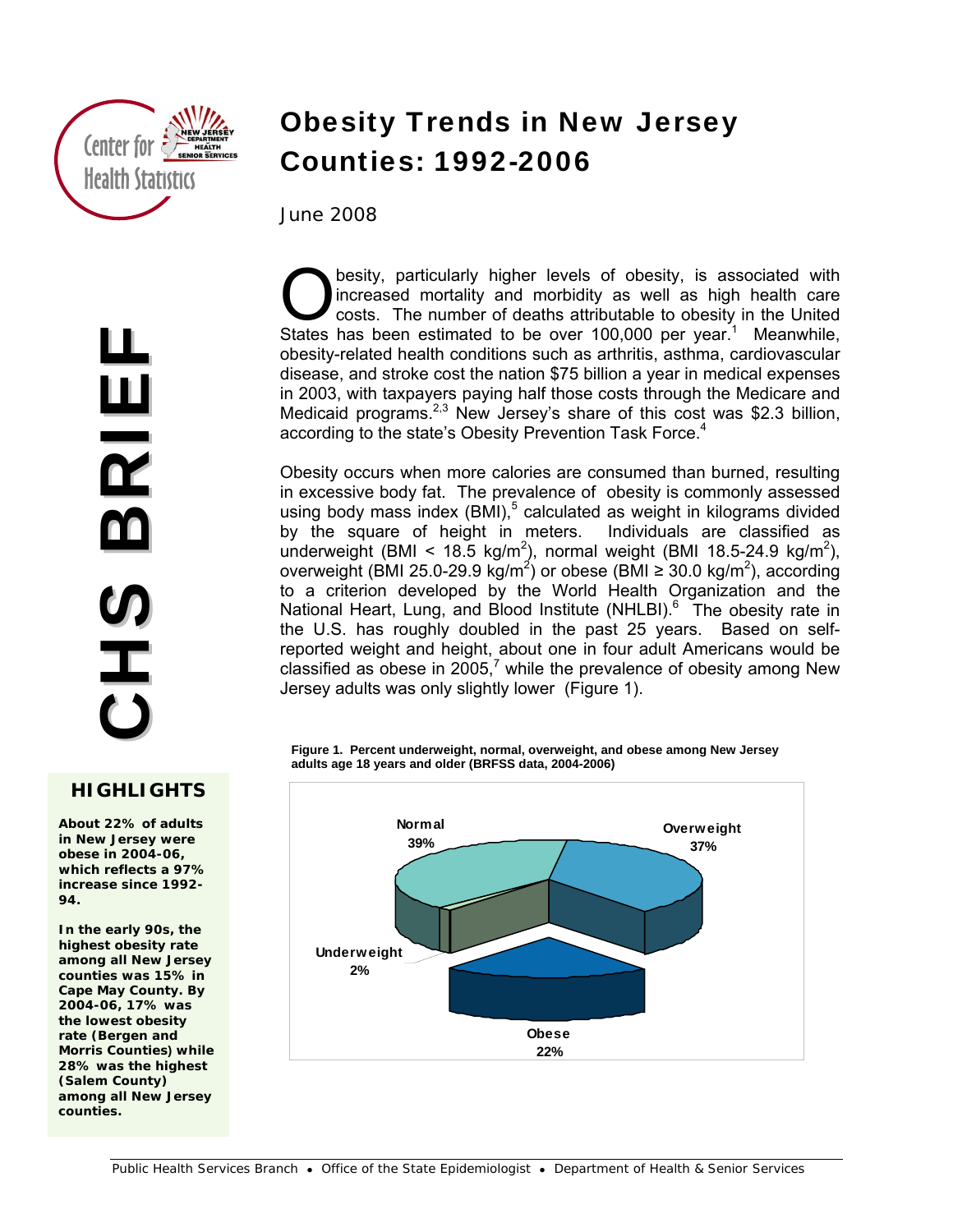|                   | Rate (95% CI)       |                     |                     |
|-------------------|---------------------|---------------------|---------------------|
|                   | 1992-94             | 1998-2000           | 2002-2004           |
| New Jersey        | $11.3(10.2 - 12.4)$ | $17.1(16.2 - 18.1)$ | $22.0(21.4 - 22.6)$ |
| Atlantic          | $10.6(5.9 - 15.4)$  | $16.0(12.1 - 19.8)$ | $23.6(21.2 - 26.0)$ |
| Bergen            | $8.8(6.4 - 11.1)$   | $15.1(12.6 - 17.6)$ | $17.0(15.3 - 18.7)$ |
| <b>Burlington</b> | $12.0 (8.3 - 15.8)$ | $16.2(13.0 - 19.3)$ | 23.8 (21.2 - 26.4)  |
| Camden            | $12.5(9.1 - 16.0)$  | 18.7 (15.0 - 22.3)  | 25.7 (23.1 - 28.3)  |
| Cape May          | $15.2$ (9.0 - 24.2) | $16.9(12.3 - 21.5)$ | $23.3(20.1 - 26.3)$ |
| Cumberland        | $13.1(8.2 - 18.4)$  | 18.7 (14.3 - 23.3)  | 25.9 (22.4 - 29.3)  |
| Essex             | $12.3(9.0 - 15.7)$  | 20.4 (17.0 - 24.0   | 24.8 (22.7 - 26.9)  |
| Gloucester        | $10.6(6.4 - 14.8)$  | 19.4 (15.3 - 23.8)  | 24.4 (21.7 - 27.2)  |
| <b>Hudson</b>     | $12.9(9.1 - 17.1)$  | $17.8(14.5 - 21.2)$ | 24.2 (21.9 - 26.7)  |
| Hunterdon         | $13.2 (7.7 - 19.7)$ | 14.8 (10.5 - 18.8)  | $19.1(16.2 - 22.0)$ |
| Mercer            | $11.9(8.1 - 16.0)$  | $16.2(12.8 - 19.7)$ | 22.3 (19.7 - 24.8)  |
| Middlesex         | $8.1(5.6 - 10.7)$   | $17.8(14.7 - 20.9)$ | 20.5 (18.7 - 22.3)  |
| Monmouth          | $11.3(8.1 - 14.6)$  | $14.3(11.5 - 17.0)$ | $18.9(16.8 - 21.1)$ |
| Morris            | $7.7(4.8 - 10.6)$   | 15.4 (12.4 - 18.2)  | 17.4 (15.4 - 19.5)  |
| Ocean             | $13.0(9.1 - 17.2)$  | $18.6(15.7 - 21.7)$ | 24.7 (22.4 - 27.1)  |
| Passaic           | $8.7(4.8 - 12.3)$   | $18.1(15.0 - 21.4)$ | 23.2 (20.7 - 25.6)  |
| Salem             | $10.1 (5.4 - 14.8)$ | 19.1 (14.0 - 24.9)  | 27.6 (23.2 - 32.5)  |
| Somerset          | $11.0(6.8 - 15.3)$  | $14.3(10.8 - 17.5)$ | $17.7(15.2 - 20.1)$ |
| <b>Sussex</b>     | $11.0(6.4 - 15.6)$  | $17.7(13.5 - 22.2)$ | 20.6 (17.8 - 23.4)  |
| Union             | $13.1 (8.8 - 17.7)$ | $14.9(11.8 - 18.0)$ | 21.4 (18.8 - 23.9)  |
| Warren            | $11.4(6.3 - 16.7)$  | $18.0(13.2 - 23.3)$ | 24.4 (21.3 - 27.6)  |

Table 1. Age-adjusted prevalence of obesity among New Jersey adults aged 18+ years by county, 1992-94, 1998- 2000, and 2004-2006

The data presented in this report came from the New Jersey component of the Behavioral Risk Factor Surveillance System (BRFSS), an ongoing national telephone survey of persons aged 18 and over. Due to small sample sizes at the county level, three-year data were combined to yield more reliable estimates. This report uses the terms prevalence, proportion, rate, and percent interchangeably.

The estimation process consisted of two phases: (1) the obesity percentages were weighted and adjusted for age and the survey design in STATA 9.0, and (2) the survey adjusted percentages with standard errors were smoothed by the simplest Markov Chain Monte Carlo (MCMC) model calculated in WinBUGS, the MCMC modeling program of the British Medical Research Council.<sup>8</sup> In addition, maps were created using ArcView Desktop 9.2.

# **Findings**

## *Trends Over Time*

In New Jersey, rates of obesity have been rising steadily since the early 1990s. As shown in Figure 1, 22.1% of all New Jersey adults aged 18 years and over were obese by 2004-2006, which reflects a 97% increase since 1992-1994, when 11.2% of New Jersey adults were obese.

Table 1 shows the county-level obesity rates at three time points during the last two decades. The rapid growth was seen in all New Jersey counties. For example, in 1992-1994, Cape May County had the highest percentage (15%) of obese adults in the state. By 1998-2000, 18 of New Jersey's 21 counties had adult obesity rates greater than 15%, with the highest proportion found in Essex

l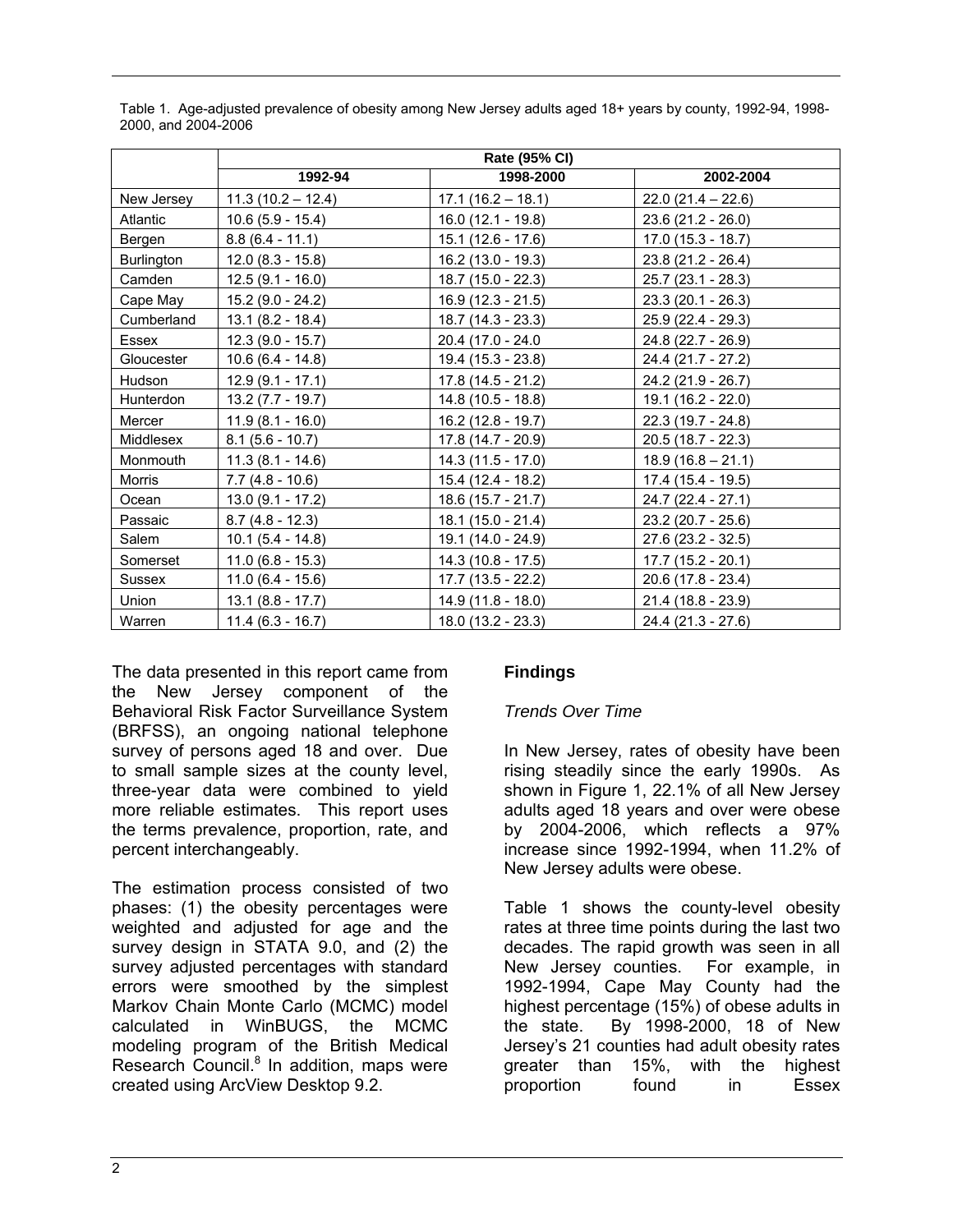

Figure 2. Adjusted prevalence of obesity among New Jersey adults age 18 years and older, (3-year averages, BRFSS data, 1992-94; 1998-2000; 2004-06)

County (20%). The problem became worse between 2004 and 2006, when the minimum county-level prevalence of obesity among adults was 17% (Bergen and Morris Counties) and the maximum prevalence was 28% (Salem County).

To demonstrate the increase in obesity prevalence over time graphically, Figure 2 shows the same data as a series of choropleth maps. These maps suggest a persistent spatial pattern in addition to the clear secular trend, i.e., counties in southern New Jersey tend to have higher rates of obesity throughout the time period. For example, among the five counties that had more than 25% of population being obese in 2004-2006, four are located in South Jersey.

The trend in obesity rates make it virtually impossible to achieve the Healthy New Jersey 2010 objective, which aims to reduce the percentage of persons aged 18 and over who are obese to 12% or below for all adults.  $^9$ 

#### *Racial and Ethnic Differences*

Table 2 characterizes the rates of obesity in New Jersey counties by race and ethnicity between 2004 and 2006. The same statistics have been mapped in Figure 3. Similar to the nation as a whole, the prevalence of obesity in New Jersey is significantly higher among Blacks when compared to other groups. Between 2004 and 2006, 33% of non-Hispanic Blacks were obese in New Jersey compared to 24% of Hispanics, and 21% of non-Hispanic Whites.<sup>10</sup>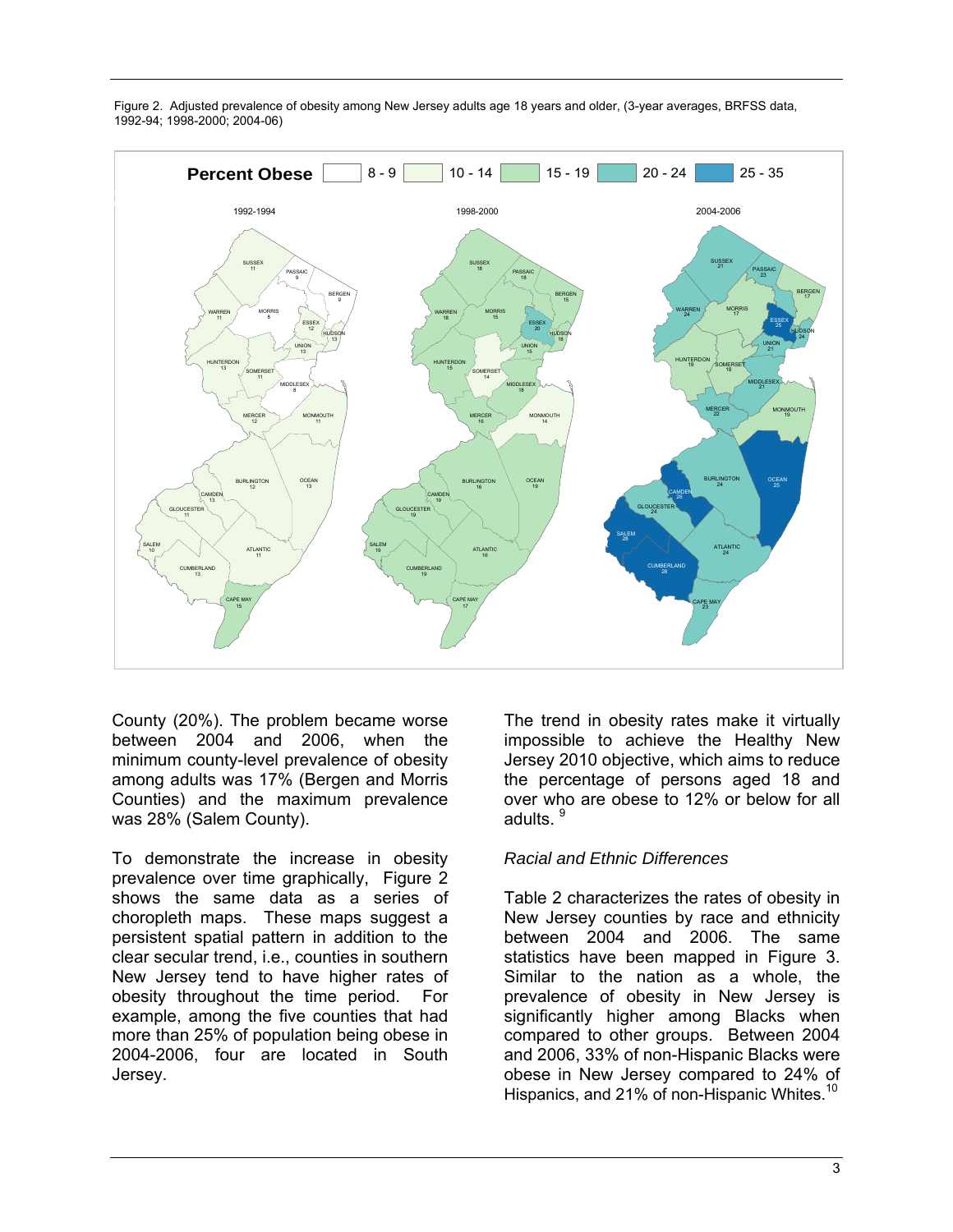|                   | Rate (95% CI)             |                           |                      |
|-------------------|---------------------------|---------------------------|----------------------|
|                   | <b>Non-Hispanic White</b> | <b>Non-Hispanic Black</b> | <b>Hispanic</b>      |
| New Jersey        | $21.0(20.4 - 21.7)$       | $33.3(31.2 - 35.4)$       | $23.7(21.9 - 25.5)$  |
| Atlantic          | $22.6(19.9 - 25.3)$       | $30.9(25.0 - 36.8)$       | $27.3(19.9 - 34.7)$  |
| Bergen            | $18.2(16.1 - 20.3)$       | $29.1 (22.2 - 35.9)$      | $21.0(15.8 - 26.1)$  |
| <b>Burlington</b> | $23.2(20.7 - 25.7)$       | $29.4(23.4 - 35.4)$       | $24.9(18.4 - 31.5)$  |
| Camden            | $24.0(21.0 - 27.0)$       | $33.7(28.1 - 39.3)$       | $25.1(19.3 - 30.9)$  |
| Cape May          | $22.9(19.9 - 25.9)$       | $31.1(23.5 - 38.8)$       | $26.0(18.9 - 33.1)$  |
| Cumberland        | $23.7(20.1 - 27.3)$       | $35.2(27.9 - 42.6)$       | $24.2(18.6 - 29.7)$  |
| Essex             | $19.1(16.2 - 21.9)$       | $34.6(31.0 - 38.2)$       | $26.5(21.7 - 31.4)$  |
| Gloucester        | $23.0(20.3 - 25.7)$       | $36.4 (28.2 - 44.7)$      | $25.1(18.1 - 32.0)$  |
| Hudson            | $23.8(20.3 - 27.3)$       | $32.8(27.4 - 38.1)$       | $22.7(19.5 - 26.0)$  |
| Hunterdon         | $19.3(16.4 - 22.3)$       | n/a                       | $19.0(11.5 - 26.0)$  |
| Mercer            | $19.2(16.6 - 21.8)$       | $36.4(29.6 - 43.2)$       | $24.4(18.3 - 30.4)$  |
| Middlesex         | $22.9(20.5 - 25.3)$       | $32.4 (26.3 - 38.5)$      | $22.5(17.6 - 27.3)$  |
| Monmouth          | $17.4(15.4 - 19.5)$       | $31.2(24.4 - 38.0)$       | $27.4(20.1 - 34.8)$  |
| Morris            | $17.9(15.7 - 20.1)$       | $30.1 (22.3 - 38.0)$      | $23.9(17.8 - 30.0)$  |
| Ocean             | $23.6(21.3 - 25.9)$       | $32.7(25.2 - 40.2)$       | $24.8(18.5 - 31.1)$  |
| Passaic           | $21.2(18.1 - 24.2)$       | $33.8(28.2 - 39.5)$       | $24.1 (20.3 - 28.0)$ |
| Salem             | $25.5(21.2 - 29.8)$       | $33.3(25.7 - 40.9)$       | $24.5(17.5 - 31.5)$  |
| Somerset          | $18.1(15.8 - 20.4)$       | $24.9(17.0 - 32.8)$       | $18.6(12.3 - 24.9)$  |
| <b>Sussex</b>     | $20.7(17.8 - 23.5)$       | $29.7(22.1 - 37.3)$       | $24.0(17.6 - 30.3)$  |
| Union             | $19.5(16.6 - 22.4)$       | $31.2(25.3 - 37.2)$       | $23.4(18.7 - 28.0)$  |
| Warren            | $24.4(21.2 - 27.6)$       | $33.9(25.5 - 42.3)$       | $24.5(17.7 - 31.2)$  |

**Table 2.** Age-adjusted rate of obesity among New Jersey adults aged 18+ years by county and race/ethnicity, 2004-2006

Note: Hunterdon non-Hispanic Blacks omitted due to data sparseness.

The disparity is also pronounced at the county level. Because the maps in Figure 3 all use the same scale, they can be easily compared. All New Jersey counties appeared in darker colors on the map of non-Hispanic Blacks than on the maps of non-Hispanic Whites and Hispanics. When the maps of non-Hispanic Whites and Hispanics were compared, Hispanics showed higher rates in most counties than non-Hispanic Whites. Despite the racial differences, a consistent geographic pattern is observed in all three maps -- counties with greater obesity prevalence tend to cluster in southern New Jersey.

Another geographic pattern was also revealed in many counties: if the obesity rate was high for one racial group, it tended to be high for other groups too. A list of such counties includes northern counties such as Warren, Passaic, and most of the southern counties. The observation that obesity prevalence remains relatively low in Somerset County regardless of ethnicity

suggests the influence of some other sociodemographic and/or environmental characteristics.

#### **Discussion**

This analysis shows there has been a dramatic increase in obesity prevalence in New Jersey counties between 1992 and 2006. It has also unveiled a racial and ethnic disparity in obesity.

The obesity epidemic is considered to be a public health crisis, because it is associated with a variety of elevated health risks. For example, obesity and weight gain are risk factors for ischemic and total stroke in women, and abdominal obesity may predict the risk of stroke in men. Obesity contributes to the development of osteoarthritis of the hand, hip, back and especially the knee, and is related to rheumatoid arthritis in both men and women.<sup>11</sup> Severe obesity has been associated with increased daytime

l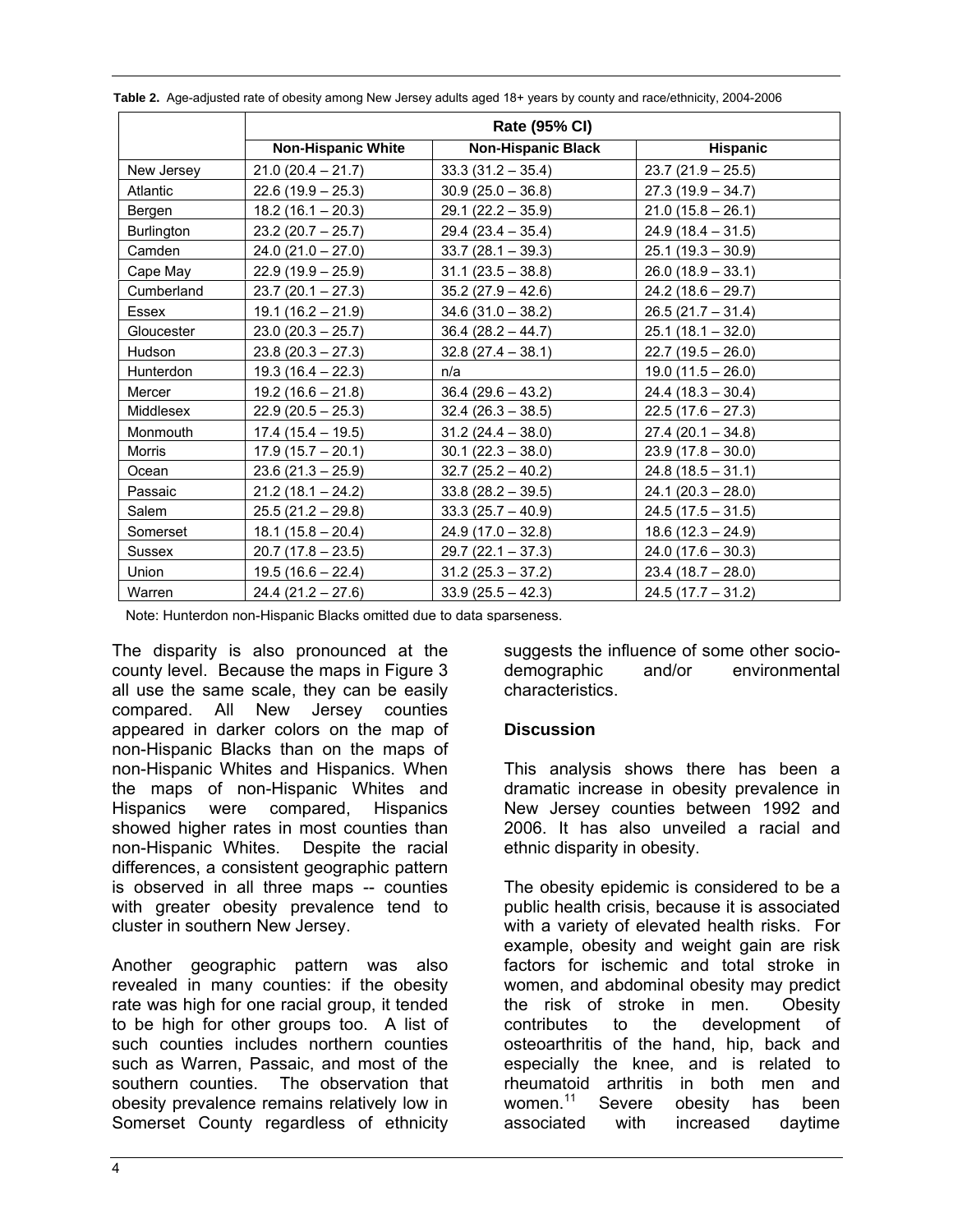



sleepiness even in the absence of sleep apnea or other breathing disorders.<sup>11</sup>

Medical interventions such as bariatric surgery are frequently used to promote weight loss in obese patients.<sup>12</sup> According to clinical guidelines developed by an NHLBI Expert Panel, bariatric surgery is recommended for people with a BMI that is (1) greater than 40 or (2) between 35 and 40, with at least one obesity related comorbidity. A recent report showed that the number of patients pursuing bariatirc surgery in New Jersey has steadily increased in last decade. By 2005, the number had leveled off to approximately 4,500 a year. However, not all obese people should consider bariatric surgery as an option for weight management. Also, for

people who have the surgery, ongoing changes to diet and exercise are needed to control their post-surgical weight.<sup>12</sup>

A combination of individual, societal, and environmental factors has shaped the obesity epidemic. Gender, age, race,  $13,14$ physical activities, and dietary patterns have priysical activities, and also get a distributionally, been shown to play a role. Additionally, socioeconomic status at both individual<sup>15</sup> and community levels $16$  contributes to body weight. People living in impoverished neighborhoods are at a higher risk for obesity. Increasingly cited is the influence of an "obesigenic environment" on obesity. An "obesigenic environment" characterizes the societal attitudes that encourage sedentary lifestyles, larger food portion, and marketing of energy-dense foods and beverages, thereby contributing to obesity.17